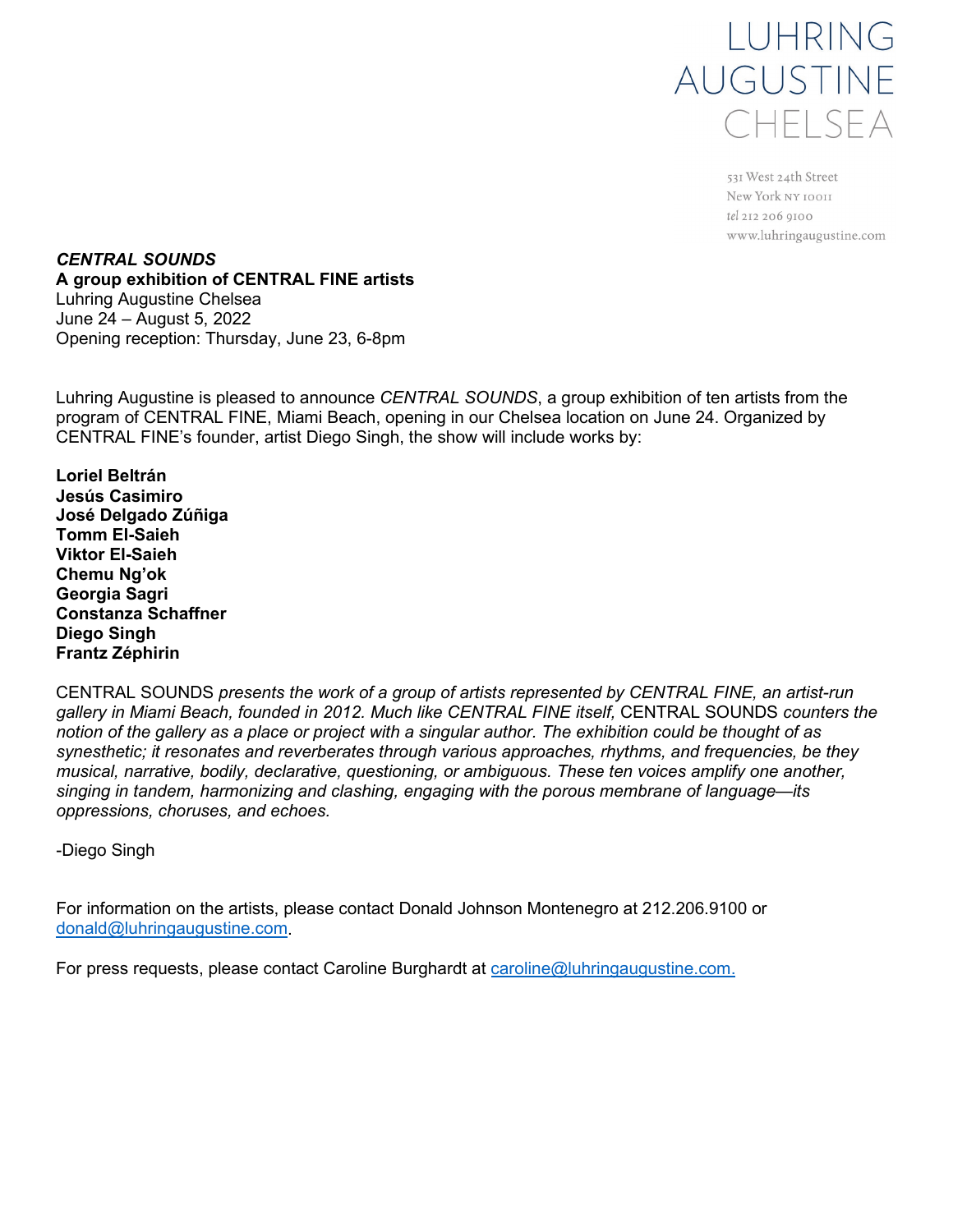# LUHRING AUGUSTINE CHELSEA

531 West 24th Street New York NY 10011 tel 212 206 9100 www.luhringaugustine.com

## **LORIEL BELTRÁN**

Loriel Beltrán was born in Caracas, Venezuela in 1985. Beltrán's work has been included in group exhibitions at institutions including Patricia & Phillip Frost Art Museum, Florida International University, Miami, FL; Pérez Art Museum Miami, Miami, FL; Institute of Contemporary Art, Miami, Miami, FL; Museo de Arte Acarigua-Araure, Araure, Venezuela; and The Fabric Workshop and Museum, Philadelphia, PA, among others. He has presented solo exhibitions at the Bridge Tender House at The Wolfsonian – Florida International University, Miami Beach, FL; Fredric Snitzer Gallery, Miami, FL; Museum of Art and Design, Miami Dade College, Miami, FL; and Locust Projects, Miami, FL. Beltrán held his first museum solo presentation at the Museum of Art and Design, Miami, FL (November 6, 2021 – May 1, 2022). His work is currently on view in the exhibition *There Is Always One Direction* at the de la Cruz Collection, Miami, FL. He lives and works in Miami, FL.

## **JESÚS CASIMIRO**

Jesus Casimiro was born in Luracatao, Salta, Argentina in 1968. His works have been exhibited widely in Argentina and abroad. A selection of his numerous exhibitions includes *Pushka in Time*, at the Palais de Glace, Buenos Aires, Argentina; and *Muestra Colectiva de Artistas Textiles Latinoamericanos* at the Museo Nacional de Etnografía y Folkore, La Paz, Bolivia, the Museo de Bellas Artes de Salta, Salta, Argentina, and the Museo de Arte Latinoamericano de Buenos Aires, Argentina. Casimiro was awarded the prestigious Acquisition Prize at the National Biennial of Textile Artists in Argentina and was selected as the awardee in the exhibition *Técnicas Textiles y Arte Contemporáneo* the Museo Nacional de Etnografía y Folkore in La Paz, Bolivia. He was a juror for textile arts at the Auchan Center in Lille, France.

# **JOSÉ DELGADO ZÚÑIGA**

José Delgado Zúñiga was born in Ventura, CA in 1988. He has exhibited his work in group and solo exhibitions at CENTRAL FINE, Miami Beach, FL; Yale Divinity School of Sacred Music, New Haven, CT; Museum of Ventura County, Ventura, CA; Otis College of Art and Design, Los Angeles, CA; and in *Bronx Calling: The 5th AIM Bronx Biennial,* Bronx Museum of the Arts, Bronx, NY, among others. His work is currently on view in *Figure Fire Fantasy* at the Institute of Contemporary Art, Miami, Miami, FL. He lives and works in Miami, FL and New York City.

## **TOMM EL-SAIEH**

Tomm El-Saieh was born in Port-Au-Prince, Haiti in 1984. He has had solo exhibitions at the Institute of Contemporary Art, Miami, Miami, FL; Luhring Augustine, New York, NY; CENTRAL FINE, Miami Beach, FL; Matthew Brown, Los Angeles, CA; and has been featured in group exhibitions at numerous galleries and museums including: *The New Museum Triennial 2018*, New York, NY; de la Cruz Collection, Miami, FL; and Rubell Museum, Miami, FL, among others. His work is currently on view at Clark Art Institute, Williamstown, MA; de la Cruz Collection, Miami, FL; and Institute of Contemporary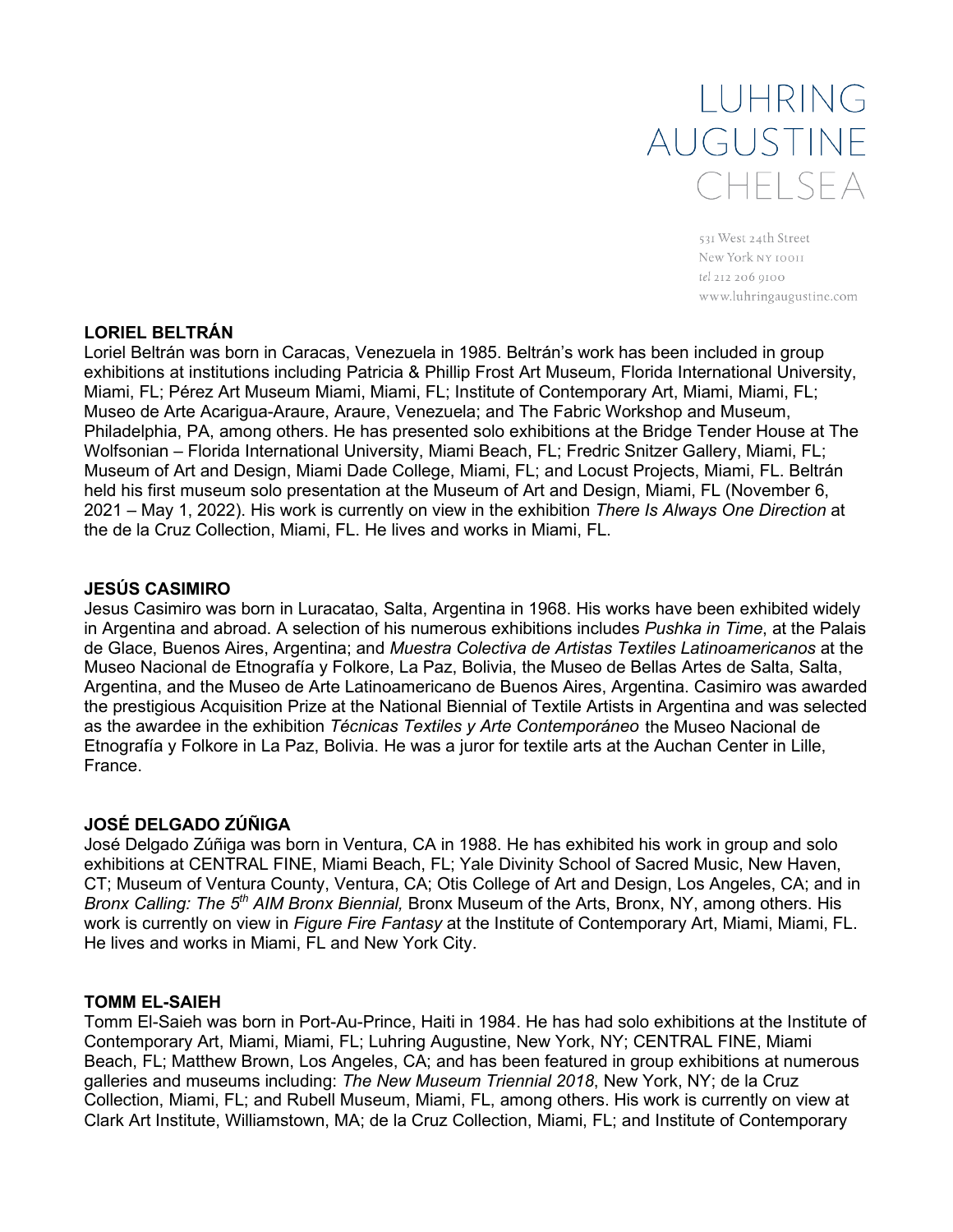# LUHRING AUGUSTINE CHELSEA

531 West 24th Street New York NY 10011 tel 212 206 9100 www.luhringaugustine.com

Art, Miami, Miami, FL. He was awarded the Knight Foundation Award in 2015. Tomm El-Saieh has also curated solo presentations focusing on the works of Andre Pierre, Myrlande Constant, and other significant Haitian artists, both in Port-au-Prince and at CENTRAL FINE, Miami Beach, FL. He has recently curated a solo presentation on the work of Frantz Zéphirin, currently on view at the Williams College Museum of Art, Williamstown, MA, on view until November 2022. El-Saieh lives and works in Miami, FL.

#### **VIKTOR EL-SAIEH**

Viktor El-Saieh was born in Port-Au-Prince, Haiti in 1988. His work has been exhibited at Locust Projects, Miami, FL; El-Saieh Gallery, Port-Au-Prince, Haiti; CENTRAL FINE, Miami Beach, FL; and Pérez Art Museum Miami, Miami, FL, among other venues. His works are currently on view at Pérez Art Museum Miami, Miami, FL; and in *Figure Fire Fantasy* at Institute of Contemporary Art, Miami, Miami, FL. He will present a short film at documenta 15 in Kassel, Germany as part of the group Atis Rezistans/Ghetto Biennale. He lives and works in Denver, CO.

#### **CHEMU NG'OK**

Chemu Ng'Ok was born in Nairobi, Kenya in 1989. Her work has been exhibited in solo and group exhibitions at venues including: Goodman Gallery, Johannesburg, South Africa; SMAC Gallery, Stellenbosch, South Africa; GUS Gallery, Stellenbosch, South Africa; Pippy Houldsworth Gallery, London, England; and CENTRAL FINE, Miami Beach, FL. She will present her work at the 8<sup>th</sup> Biennale of Painting at the Museum Dhondt-Dhaenens in Belgium in 2022, and in 2023 will hold a solo presentations at the Fondazione ICA Milano in Italy, as well as at the Goodman Gallery in London, England. Chemu Ng'Ok lives and works in Nairobi, Kenya.

#### **GEORGIA SAGRI**

Georgia Sagri was born in Athens, Greece in 1979. Her work has been exhibited recently in solo presentations at: De Appel, Amsterdam, The Netherlands; Mimosa House, London, England; Portikus, Frankfurt am Main, Germany; Kunstverein Braunschweig, Germany; and CENTRAL FINE, Miami Beach, FL, among others. She has presented her work in various group exhibitions including: Museum of Cycladic Art, Athens, Greece; Museum of Modern Art, Warsaw, Poland; Sculpture Center, Long Island City, NY; KW Institute for Contemporary Art, Berlin, Germany; Forde, Geneva, Switzerland; Kunsthalle Basel, Basel, Switzerland; MoMA PS1, Queens, NY; Guggenheim Museum Bilbao, Bilbao, Spain; Museum of Modern Art, New York, NY; MOMus Museum of Contemporary Art, Thessaloniki, Greece; and the Dakis Joannou Collection, DESTE Foundation, Athens, Greece, among others. Sagri has presented her work at the 2012 Whitney Biennial; the 2013 Biennale de Lyon; the 13th Istanbul Biennial, 2013; Manifesta 11, 2016, Zurich, Switzerland; and documenta 14 in both Athens, Greece, and Kassel, Germany in 2017. She is the Tenure Professor of Performance Art at the University of Athens, in Greece. She lives and works in Athens, Greece and New York City.